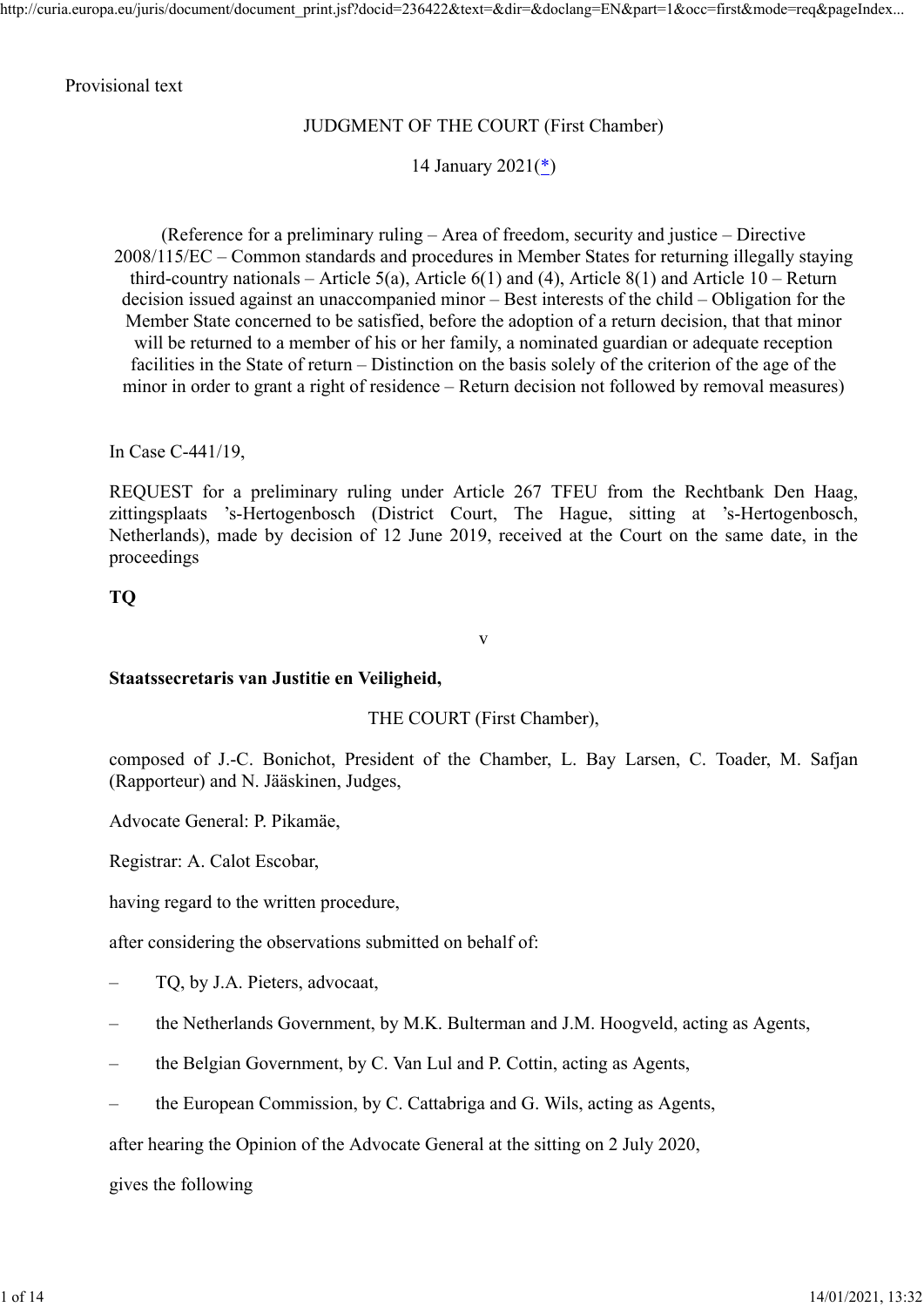# **Judgment**

- 1 This request for a preliminary ruling concerns the interpretation of Articles 4, 21 and 24 of the Charter of Fundamental Rights of the European Union ('the Charter'), Article 5(a), Article 6(1) and (4), Article 8(1) and Article 10 of Directive 2008/115/EC of the European Parliament and of the Council of 16 December 2008 on common standards and procedures in Member States for returning illegally staying third-country nationals (OJ 2008 L 348, p. 98), as well as Article 15 of Directive 2011/95/EU of the European Parliament and of the Council of 13 December 2011 on standards for the qualification of third-country nationals or stateless persons as beneficiaries of international protection, for a uniform status for refugees or for persons eligible for subsidiary protection, and for the content of the protection granted (OJ 2011 L 337, p. 9).
- 2 The request has been made in proceedings between TQ, an unaccompanied minor who is a national of a third country, and the Staatssecretaris van Justitie en Veiligheid (State Secretary for Justice and Security, Netherlands; 'the State Secretary') concerning the legality of a decision ordering that minor to leave the territory of the European Union.

# **Legal context**

## *European Union law*

## *Directive 2008/115*

- 3 Recitals 2, 4, 22 and 24 of Directive 2008/115 state that:
	- '(2) The Brussels European Council of 4 and 5 November 2004 called for the establishment of an effective removal and repatriation policy, based on common standards, for persons to be returned in a humane manner and with full respect for their fundamental rights and dignity.

…

(4) Clear, transparent and fair rules need to be fixed to provide for an effective return policy as a necessary element of a well-managed migration policy.

…

(22) In line with the 1989 United Nations Convention on the Rights of the Child, the "best interests of the child" should be a primary consideration of Member States when implementing this Directive. In line with the European Convention for the Protection of Human Rights and Fundamental Freedoms [signed in Rome on 4 November 1950], respect for family life should be a primary consideration of Member States when implementing this Directive.

…

- (24) This Directive respects the fundamental rights and observes the principles recognised in particular by the [Charter].'
- 4 Article 1 of that directive, headed 'Subject matter', states:

'This Directive sets out common standards and procedures to be applied in Member States for returning illegally staying third-country nationals, in accordance with fundamental rights as general principles of Community law as well as international law, including refugee protection and human rights obligations.'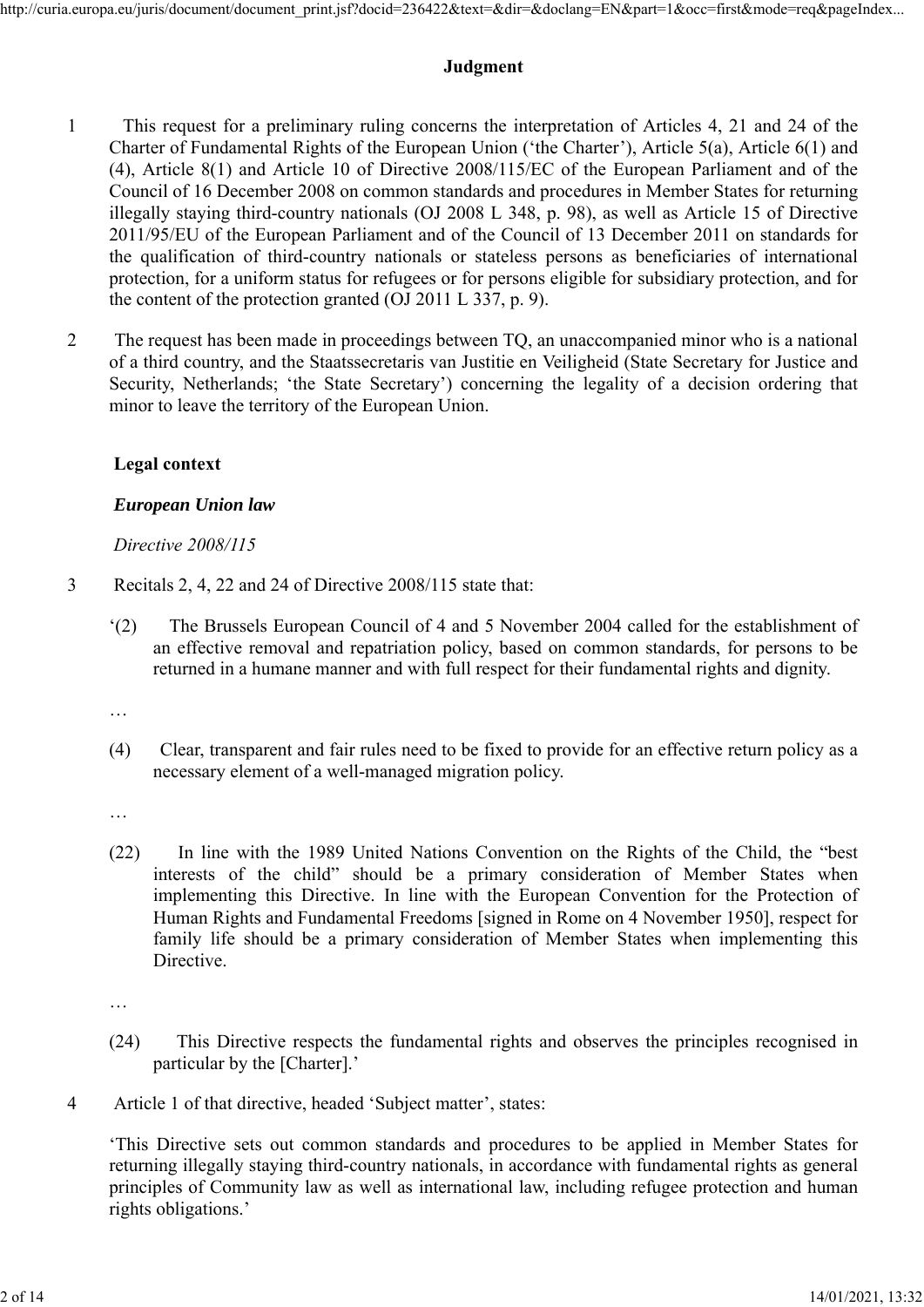5 Article 2 of that directive, entitled 'Scope', provides, in paragraphs 1 and 2:

'1. This Directive applies to third-country nationals staying illegally on the territory of a Member State.

- 2. Member States may decide not to apply this Directive to third-country nationals who:
- (a) are subject to a refusal of entry in accordance with Article 13 of [Regulation (EC) No 562/2006 of the European Parliament and of the Council of 15 March 2006 establishing a Community Code on the rules governing the movement of persons across borders (Schengen Borders Code) (OJ 2006 L 105, p. 1)] or who are apprehended or intercepted by the competent authorities in connection with the irregular crossing by land, sea or air of the external border of a Member State and who have not subsequently obtained an authorisation or a right to stay in that Member State;
- (b) are subject to return as a criminal law sanction or as a consequence of a criminal law sanction, according to national law, or who are the subject of extradition procedures.'
- 6 Article 3 of that directive, entitled 'Definitions', provides:

'For the purposes of this Directive the following definitions shall apply:

…

(2) "illegal stay" means the presence on the territory of a Member State, of a third-country national who does not fulfil, or no longer fulfils the conditions of entry as set out in Article 5 of [Regulation No 562/2006] or other conditions for entry, stay or residence in that Member State;

…

(5) "removal" means the enforcement of the obligation to return, namely the physical transportation out of the Member State;

…

- (9) "vulnerable persons" means minors, unaccompanied minors, disabled people, elderly people, pregnant women, single parents with minor children and persons who have been subjected to torture, rape or other serious forms of psychological, physical or sexual violence.'
- 7 Article 5 of Directive 2008/115, entitled 'Non-refoulement, best interests of the child, family life and state of health', is worded as follows:
	- 'When implementing this Directive, Member States shall take due account of:
	- (a) the best interests of the child;
	- (b) family life;
	- (c) the state of health of the third-country national concerned,

and respect the principle of non-refoulement.'

8 Article 6 of that directive, entitled 'Return decision', provides, in paragraphs 1 and 4:

'1. Member States shall issue a return decision to any third-country national staying illegally on their territory, without prejudice to the exceptions referred to in paragraphs 2 to 5.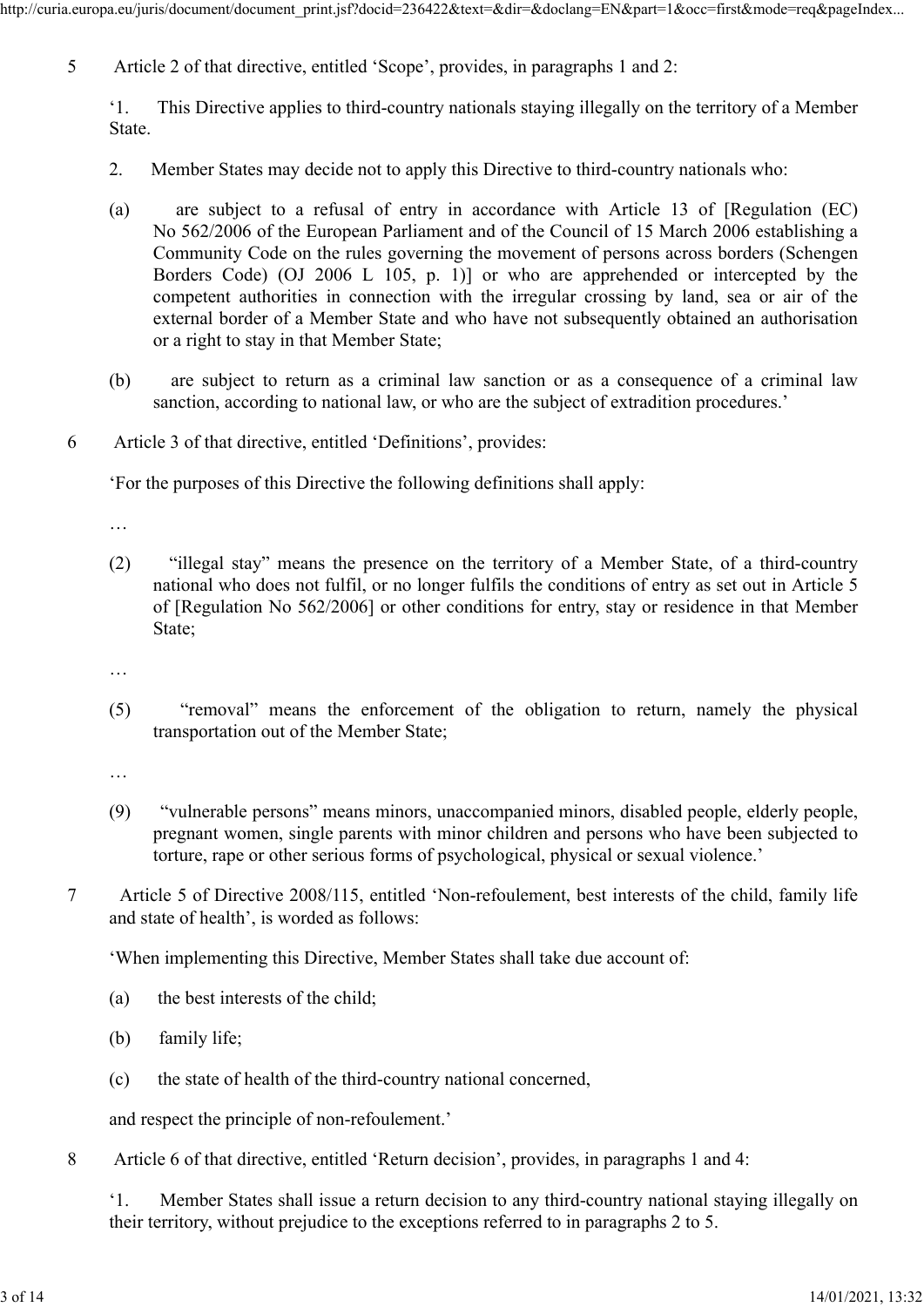4. Member States may at any moment decide to grant an autonomous residence permit or other authorisation offering a right to stay for compassionate, humanitarian or other reasons to a thirdcountry national staying illegally on their territory. In that event no return decision shall be issued. Where a return decision has already been issued, it shall be withdrawn or suspended for the duration of validity of the residence permit or other authorisation offering a right to stay.'

9 Article 8 of the directive, entitled 'Removal', provides, in paragraph 1:

'Member States shall take all necessary measures to enforce the return decision if no period for voluntary departure has been granted in accordance with Article 7(4) or if the obligation to return has not been complied with within the period for voluntary departure granted in accordance with Article 7.'

10 Article 10 of that directive, entitled 'Return and removal of unaccompanied minors', reads as follows:

'1. Before deciding to issue a return decision in respect of an unaccompanied minor, assistance by appropriate bodies other than the authorities enforcing return shall be granted with due consideration being given to the best interests of the child.

2. Before removing an unaccompanied minor from the territory of a Member State, the authorities of that Member State shall be satisfied that he or she will be returned to a member of his or her family, a nominated guardian or adequate reception facilities in the State of return.'

*Directive 2011/95*

11 Article 1 of Directive 2011/95, entitled 'Purpose', provides:

'The purpose of this Directive is to lay down standards for the qualification of third-country nationals or stateless persons as beneficiaries of international protection, for a uniform status for refugees or for persons eligible for subsidiary protection, and for the content of the protectiongranted.'

12 Article 2 of that directive, headed 'Definitions', provides:

'For the purposes of this Directive the following definitions shall apply:

…

…

(f) "person eligible for subsidiary protection" means a third-country national or a stateless person who does not qualify as a refugee but in respect of whom substantial grounds have been shown for believing that the person concerned, if returned to his or her country of origin, or in the case of a stateless person, to his or her country of former habitual residence, would face a real risk of suffering serious harm as defined in Article 15, and to whom Article 17(1) and (2) does not apply, and is unable, or, owing to such risk, unwilling to avail himself or herself of the protection of that country;

13 Article 15 of that directive, concerning the qualification for subsidiary protection and entitled 'Serious harm', provides as follows:

'Serious harm consists of:

(a) the death penalty or execution; or

<sup>…&</sup>lt;sup>'</sup>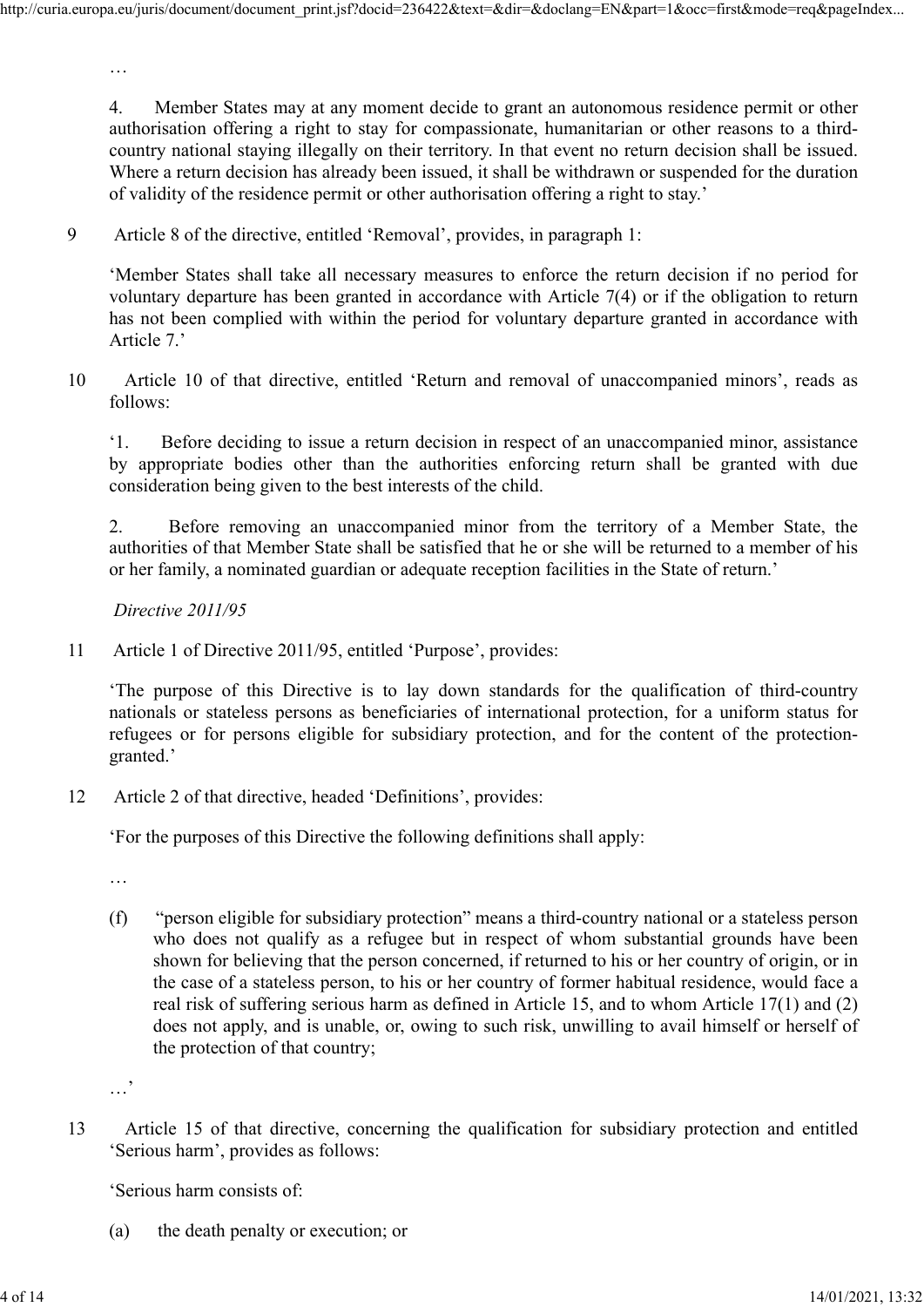- (b) torture or inhuman or degrading treatment or punishment of an applicant in the country of origin; or
- (c) serious and individual threat to a civilian's life or person by reason of indiscriminate violence in situations of international or internal armed conflict.'

*Directive 2013/33/EU*

14 Article 1 of Directive 2013/33/EU of the European Parliament and of the Council of 26 June 2013 laying down standards for the reception of applicants for international protection (OJ 2013 L 180, p. 96) states:

'The purpose of this Directive is to lay down standards for the reception of applicants for international protection … in Member States.'

15 Article 2 of that directive, headed 'Definitions', provides:

'For the purposes of this Directive:

…

(d) "minor": means a third-country national or stateless person below the age of 18 years;

…<sup>'</sup>

## *Netherlands law*

16 Article 8(a), (f), (h) and (j) of the Wet tot algehele herziening van de Vreemdelingenwet (Law providing for a comprehensive review of the Law on Foreign Nationals) of 23 November 2000 (Stb. 2000, No 495) ('the Law of 2000') states:

'A foreign national is lawfully resident in the Netherlands only:

(a) if he holds a fixed-term residence permit as referred to in Article 14 of this law.

…

(f) pending a decision on an application for the issue of a [residence permit of limited duration issued to persons granted asylum], where, pursuant to this Law or a provision adopted under this Law or pursuant to a judicial decision, deportation of the applicant is not to take place until a decision has been taken on the application;

…

(h) if, pending the decision on an objection or appeal, a provision adopted on the basis of that application or a court order provides that the deportation of the applicant should be deferred until a decision has been taken on the objection or the appeal;

…

(j) if there are obstacles to removal within the meaning of Article 64;

…,

17 Article 14(1) of that law provides as follows:

'The Minister shall be authorised: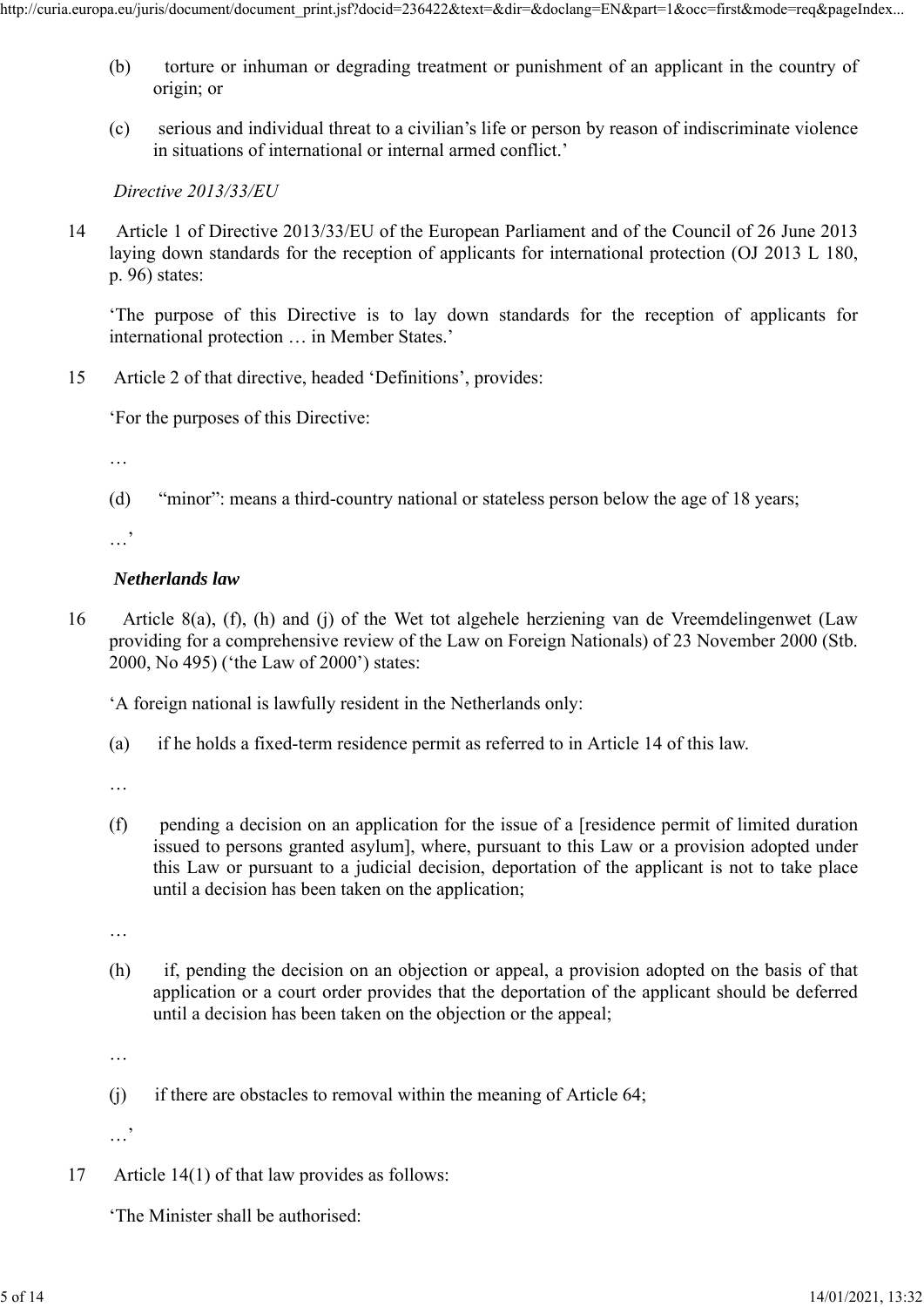(a) to approve, to reject or not to consider applications for the grant of fixed-term residence permits;

…

- (e) to grant, *ex officio*, fixed-term residence permits or to extend the validity thereof.'
- 18 Article 64 of that law is worded as follows:

'Removal shall be postponed as long as the state of health of the foreign national or of a member of his or her family prevents him or her from travelling.'

19 Article 3.6a of the Vreemdelingenbesluit 2000 (Decree on Foreign Nationals of 2000) of 23 November 2000 (Stb. 2000, No 497) provides:

'1. If the first application for a fixed-term residence permit for persons granted asylum is rejected, a regular residence permit may nevertheless be granted, *ex officio*, for a fixed period:

- (a) to a foreign national whose removal is contrary to Article 8 of the Convention for the Protection of Human Rights and Fundamental Freedoms;
- (b) in the context of a restriction relating to temporary humanitarian grounds, to a foreign national who is the victim-declarant, victim or witness-declarant of human trafficking, as provided for in Article  $3.48(1)(a)$ , (b) or (c).

…

4. A residence permit shall be granted on the basis of the first applicable ground referred to in paragraph 1.

…'

20 Under paragraph B8/6 of the Vreemdelingencirculaire 2000 (Circular on Foreign Nationals of 2000):

 $\dddot{\bullet}$ ...

'A regular fixed-term residence permit may be granted *ex officio*, without further examination, if the following conditions are satisfied:

- the foreign national is under the age of 15 at the time of the first application for residence;
- the foreign national has made credible statements regarding his or her identity, nationality, parents and other family members;
- it is clear from the statements of the foreign national that there are no family members nor other persons to whom he or she can be returned who could provide adequate reception facilities for him or her;
- during the procedure, the foreign national has not hindered the investigation concerning possible reception facilities in the country of origin or in another country;
- it is well known that, in general, no adequate reception facilities are available, and it is presumed that such reception facilities will not be available in the near future, in the country of origin or any other country to which the foreign national could reasonably return. In such a situation, it is assumed that the Dienst Terugkeer en Vertrek (Repatriation and Departure Service, Netherlands) will be unable to find adequate reception facilities within three years.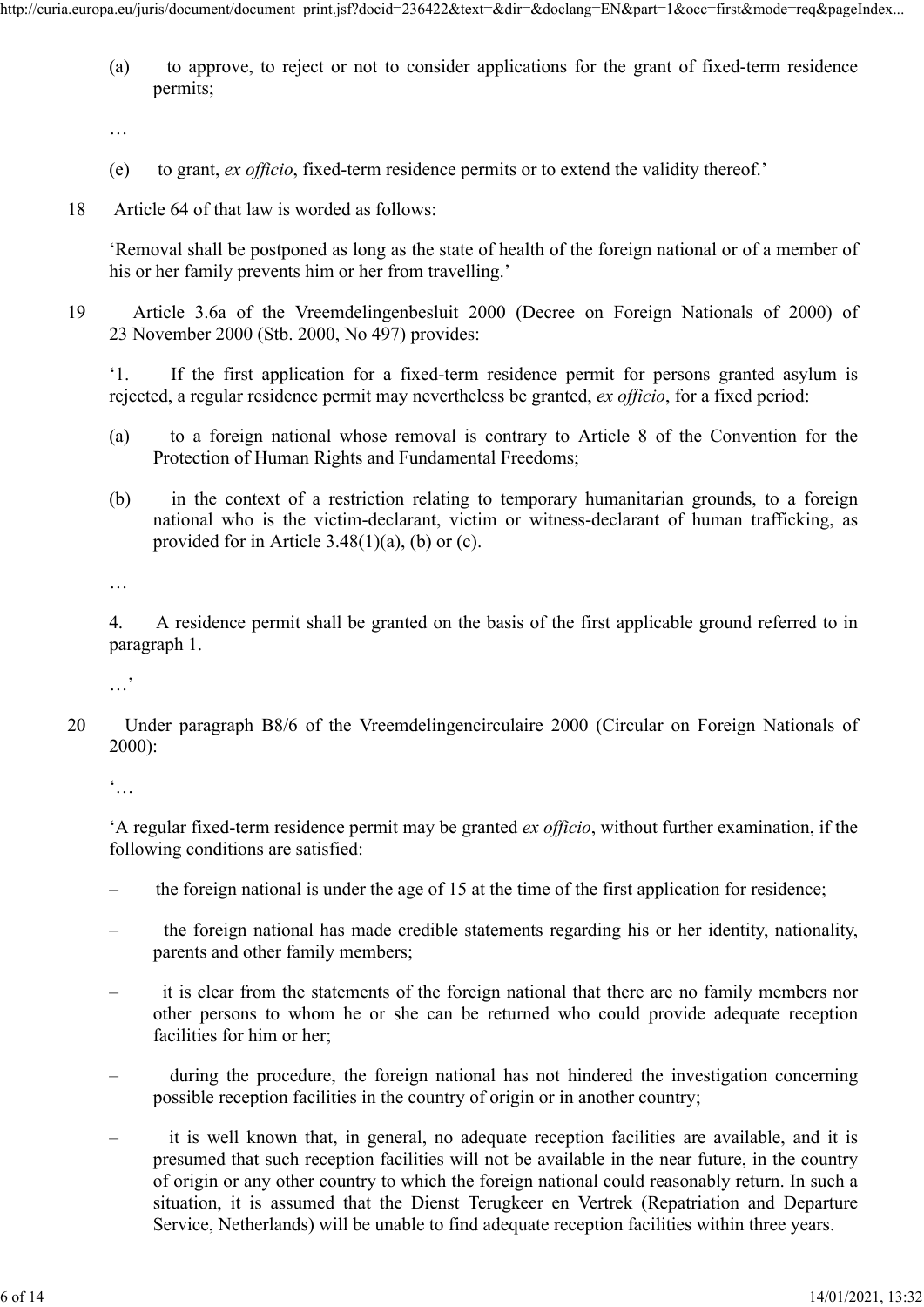**The dispute in the main proceedings and the questions referred for a preliminary ruling**

- 21 TQ, an unaccompanied minor, entered the Netherlands on an unspecified date and on 30 June 2017 applied for a fixed-term residence permit on grounds of asylum, on the basis of the Law of 2000.
- 22 In the context of that application, TQ stated that he was born in Guinea on 14 February 2002. According to that application, he went to live with his aunt in Sierra Leone at an early age. Following the death of his aunt, TQ came into contact with a man from Nigeria who took him to Europe. In Amsterdam (Netherlands), he claims to have been the victim of human trafficking and sexual exploitation, as a result of which he now suffers serious psychological problems.
- 23 By decision of 23 March 2018, the Secretary of State decided *ex officio* that TQ, who was then 16 years and one month old, was not eligible for a fixed-term residence permit. That decision authorised the temporary postponement of TQ's deportation, on the basis of Article 64 of the 2000 Law, for a maximum period of six months or, if an *ex officio* decision was issued, for a shorter period pending a medical assessment by the Bureau Medische Advisering (Medical Advice Bureau, Netherlands) to determine whether or not TQ's state of health allowed for him to be removed.
- 24 On 16 April 2018, TQ brought an appeal against that decision before the Rechtbank Den Haag, zittingsplaats 's-Hertogenbosch (District Court, The Hague, sitting in 's-Hertogenbosch, Netherlands).
- 25 Furthermore, by decision of 18 June 2018, the State Secretary stated that postponement of TQ's deportation for medical reasons had not been granted, and that he was required to depart within four weeks. TQ lodged a complaint against that decision, which was rejected by the State Secretary by decision of 27 May 2019.
- 26 Before the referring court, TQ claims that he does not know where his parents live and that he would not be able to recognise them upon his return either. He does not know any other family members and does not even know whether he has any such members. He states that he cannot return to his country of origin because he has not grown up there, does not know anybody and does not speak the language. TQ stated that he considered the foster family with whom he resides in the Netherlands to be his family.
- 27 The referring court notes that the Repatriation and Departure Service interviewed TQ repeatedly in order to prepare him for his return to his country of origin, and this is said to have exacerbated his psychological problems.
- 28 According to that court, the Law of 2000 provides that, when a first application for asylum is examined, where the foreign national does not qualify for refugee status or subsidiary protection, his or her eligibility for a fixed-term residence permit is to be assessed *ex officio*. That law also provides that the rejection of an application for asylum constitutes a return decision.
- 29 The referring court adds that, for unaccompanied minors under the age of 15 years at the time of the submission of the asylum application, the Circular on foreign nationals of 2000 lays down, before a decision is taken on the application, an obligation to investigate whether there are adequate reception facilities in the State of return. In the absence of such adequate reception facilities, the unaccompanied minor under the age of 15 years is to be granted a regular residence permit.
- 30 By contrast, where the unaccompanied minor is at least 15 years of age at the time of the submission of the asylum application, the investigation referred to in Article 10(2) of Directive 2008/115, with a view to ensuring that he or she will be returned to a family member, a nominated guardian or adequate reception facilities in the State of return, is not carried out before a return

…'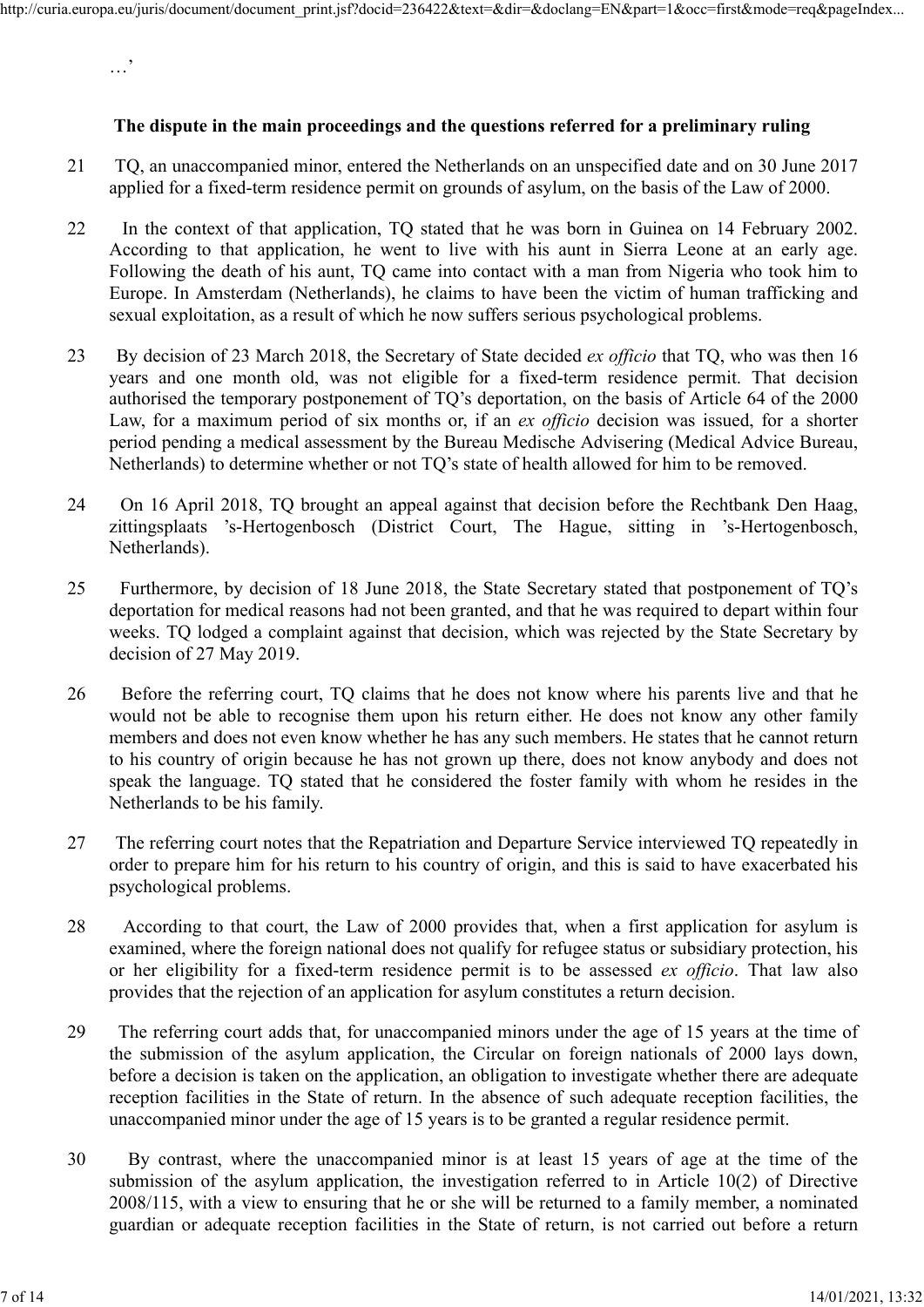decision is taken.

- 31 The State Secretary appears to be waiting for such an asylum seeker to reach the age of 18, the legal age of majority, with the consequence that that investigation is no longer required. During the period between his or her application for asylum and reaching the age of majority, the residence of an unaccompanied minor of at least 15 years of age is therefore irregular but tolerated in the Netherlands.
- 32 In the present case, the referring court notes that TQ does not qualify for refugee status or subsidiary protection. With regard to the granting of a fixed-term residence permit, that court states that TQ was 15 years and four months old when he submitted his application for asylum. Since he has not been granted a fixed-term right of residence, he is obliged to leave the territory of the Netherlands, even if no investigation has been carried out to ensure that adequate reception facilities exist in the country of return.
- 33 The referring court has doubts as to whether the distinction made by the Netherlands rules between unaccompanied minors over 15 years of age and those under 15 years of age is compatible with Union law. In that regard, that court refers to the concept of the 'best interests of the child' referred to in Article 5(a) of Directive 2008/115 and Article 24 of the Charter.
- 34 In those circumstances, the Rechtbank Den Haag, zittingsplaats 's-Hertogenbosch (District Court, The Hague, sitting in 's-Hertogenbosch.) decided to stay the proceedings and to refer the following questions to the Court of Justice for a preliminary ruling:
	- '(1) Should Article 10 of Directive [2008/115], read in conjunction with Articles 4 and 24 of the [Charter], recital 22 and Article 5(a) of Directive [2008/115] and Article 15 of Directive [2011/95], be interpreted as meaning that, before imposing an obligation to return on an unaccompanied minor, a Member State should ascertain and then should investigate whether, at least in principle, adequate reception facilities exist and are available in the country of origin?
	- (2) Should Article 6(1) of Directive [2008/115], read in conjunction with Article 21 of the Charter, be interpreted as meaning that a Member State is not permitted to make distinctions on the basis of age when granting lawful residence on a territory if it is established that an unaccompanied minor does not qualify for refugee status or subsidiary protection?
	- (3) Should Article 6(4) of Directive [2008/115] be interpreted as meaning that, if an unaccompanied minor does not comply with his or her obligation to return and the Member State does not and will not undertake any concrete actions to proceed with removal, the obligation to return should be suspended and lawful residence should be granted? Should Article 8(1) of Directive [2008/115] be interpreted as meaning that, where a Member State imposes a return decision on an unaccompanied minor without then undertaking any removal actions until the unaccompanied minor reaches the age of 18, that must be considered to be contrary to the principle of loyalty and the principle of sincere cooperation … ?'

# **Procedure before the Court**

- 35 The referring court requested that the case be dealt with under the urgent preliminary ruling procedure provided for in Article 23a of the Statute of the Court of Justice of the European Union.
- 36 On 27 June 2019, the First Chamber decided, after hearing the Advocate General, not to grant that request.

#### **Consideration of the questions referred**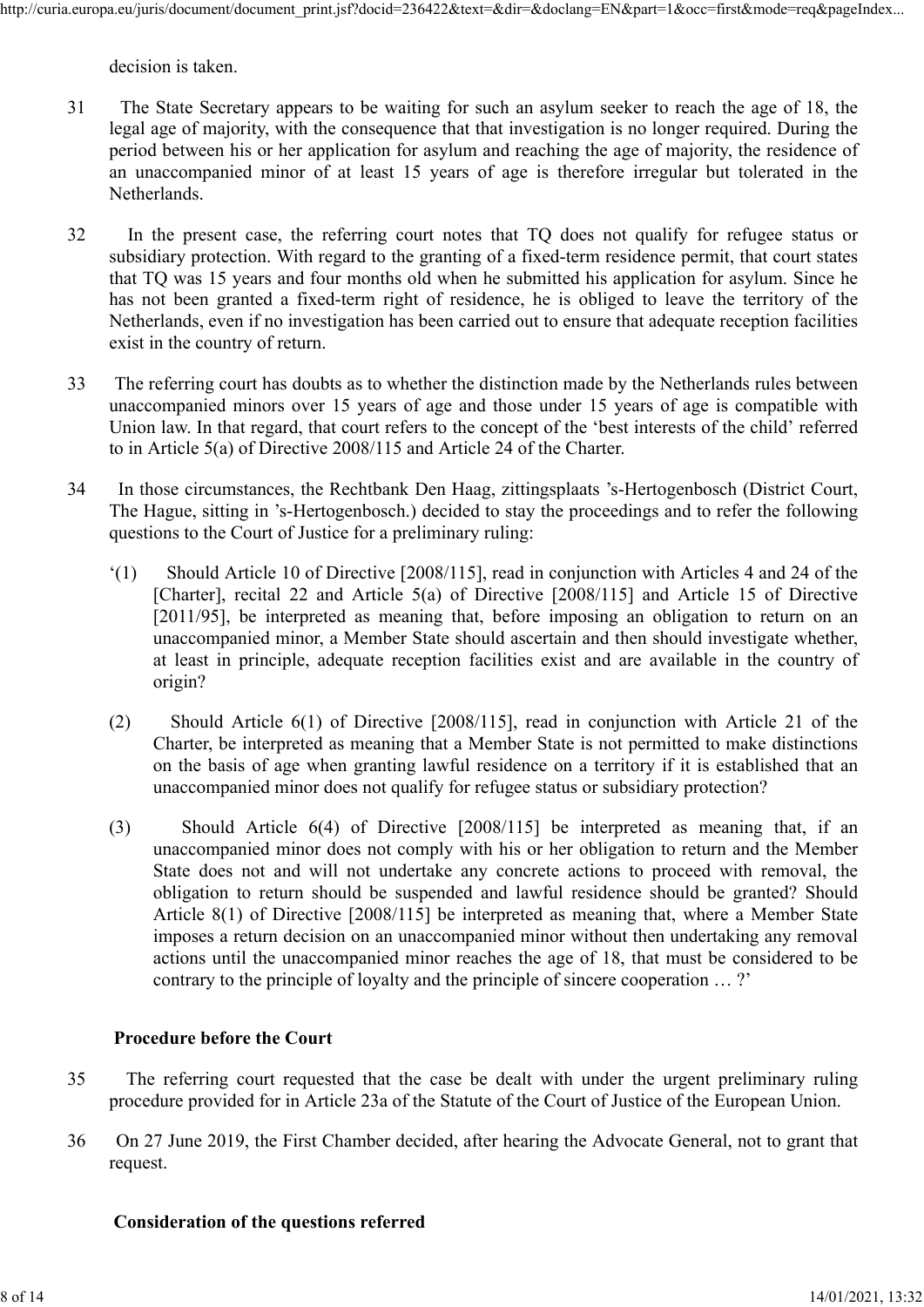# *The first question*

- 37 By its first question, the referring court asks, in essence, whether Article 6(1) of Directive 2008/115, read in conjunction with Article 5(a) and Article 10 of that directive and Article 24(2) of the Charter, must be interpreted as meaning that, before issuing a return decision against an unaccompanied minor, the Member State concerned must be satisfied that adequate reception facilities are available for that minor in the State of return.
- 38 As a preliminary point, it should be noted that Directive 2008/115 does not define the concept of a 'minor'. However, Article 2(d) of Directive 2013/33 defines a minor as 'a third-country national or stateless person below the age of 18 years'. With a view to a consistent and uniform application of Union law on asylum and immigration, the same definition should be used in the context of Directive 2008/115.
- 39 In the present case, the case in the main proceedings concerns an unaccompanied minor in respect of whom the Member State concerned considered that he was not entitled to refugee status or subsidiary protection, and in respect of whom that State decided not to grant a fixed-term right of residence.
- 40 A third-country national in that situation falls, under Article 2(1) of Directive 2008/115, and without prejudice to paragraph 2 of that article, within the scope of the directive. He or she is therefore, in principle, subject to the common standards and procedures laid down by the directive for the purpose of his or her removal, as long as his or her stay has not, as the case may be, been regularised (see, to that effect, judgment of 19 March 2019, *Arib and Others*, C-444/17, EU:C:2019:220, paragraph 39).
- 41 In that regard, under Article 6(1) of Directive 2008/115, Member States are to issue a return decision to any third-country national staying illegally on their territory, without prejudice to the exceptions referred to in Article 6(2) to (5).
- 42 Furthermore, that directive contains specific rules applicable to certain categories of persons, including unaccompanied minors, who, as is apparent from Article 3(9) of Directive 2008/115, fall within the category of 'vulnerable persons'.
- 43 In support of this, Article 5(a) of Directive 2008/115, read in conjunction with recital 22 of that directive, states that, when implementing that directive, Member States are to take due account of the 'best interests of the child'. An unaccompanied minor cannot therefore systematically be treated as an adult.
- 44 The effect of that article 5(a) is that, where a Member State intends to issue a return decision against an unaccompanied minor under Directive 2008/115, it must, at all stages of the procedure, necessarily take into account the best interests of the child.
- 45 Moreover, Article 24(2) of the Charter provides that, in all actions relating to children, whether taken by public authorities or private institutions, the child's best interests must be a primary consideration. That provision, read in conjunction with Article 51(1) of the Charter, affirms the fundamental nature of the rights of the child, including in the context of the return of third-country nationals staying illegally in a Member State.
- 46 As was noted by the Advocate General in point 69 of his Opinion, only by carrying out a general and in-depth assessment of the situation of the unaccompanied minor in question is it possible to determine the 'best interests of the child' and to issue a decision which complies with the requirements under Directive 2008/115.
- 47 The Member State concerned must therefore take due account of a number of factors when deciding whether or not to adopt a return decision against an unaccompanied minor, inter alia the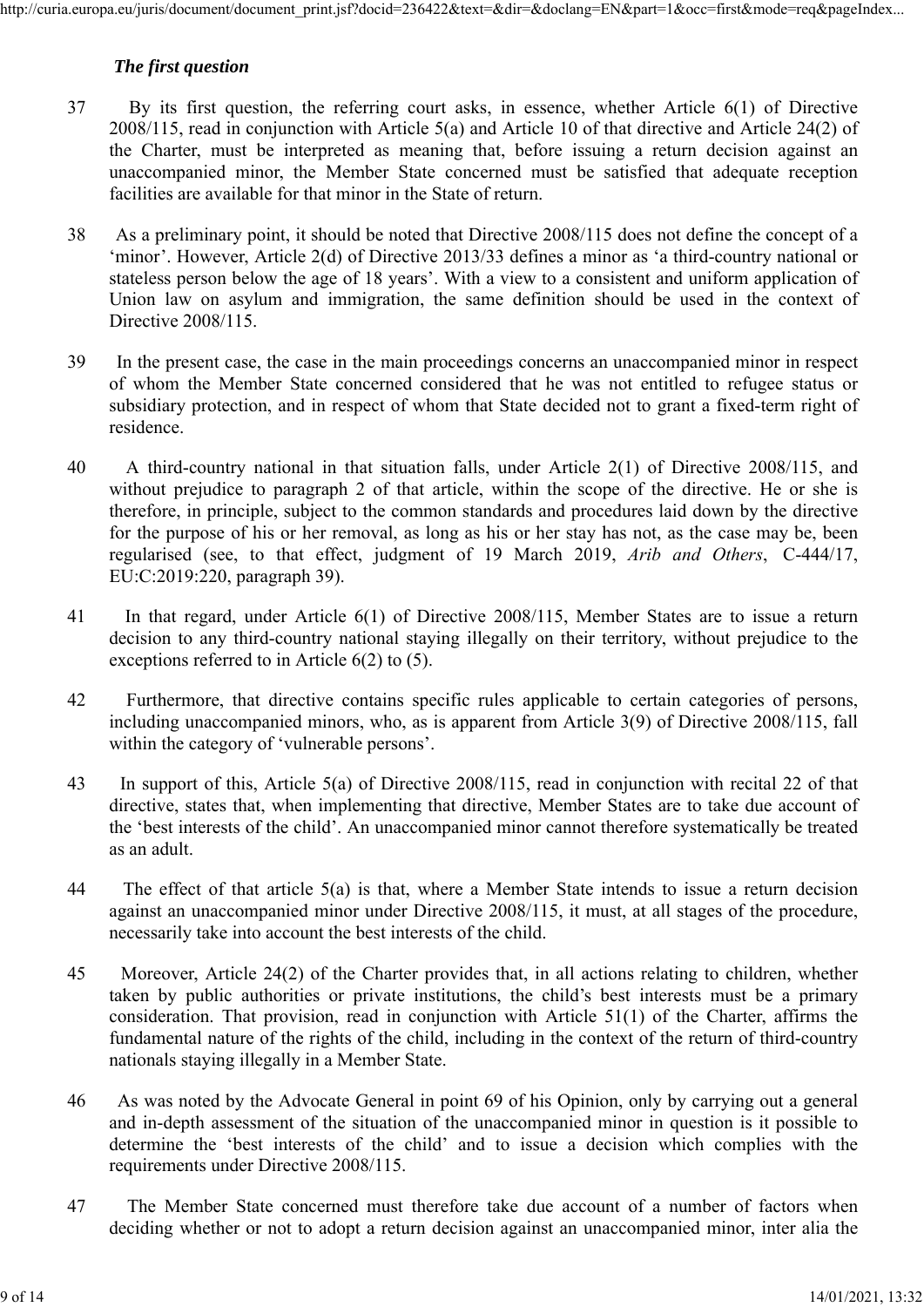age, sex, particular vulnerability, state of physical and mental health, the placing in a foster family, the level of school education and the social environment of that minor.

- 48 From that point of view, Article 10(1) of Directive 2008/115 states that, before deciding to issue a return decision in respect of an unaccompanied minor, assistance by appropriate bodies other than the authorities enforcing return is to be granted with due consideration being given to the best interests of the child. Article 10(2) of that directive provides that, before removing an unaccompanied minor from the territory of a Member State, the authorities of that Member State are to be satisfied that he or she will be returned to a member of his or her family, a nominated guardian or adequate reception facilities in the State of return.
- 49 That article thus distinguishes between the obligations of the Member State 'before deciding to issue a return decision in respect of an unaccompanied minor' and 'before removing' such a minor 'from the territory of a Member State'.
- 50 The Netherlands Government infers from this that the Member State concerned is entitled to issue a return decision against an unaccompanied minor without first having to be satisfied that that minor will be returned to a member of his or her family, a nominated guardian or adequate reception facilities in the State of return. In its view, the obligation to carry out such an investigation arises only at the stage of removal from the territory of the Member State concerned.
- 51 However, the existence of such an obligation does not relieve the Member State concerned of other verification obligations imposed by Directive 2008/115. In particular, as was stated in paragraph 44 of this judgment, Article 5(a) of Directive 2008/115 requires that the best interests of the child be taken into account at all stages of the procedure.
- 52 If the Member State concerned adopts a return decision without first being satisfied that there are adequate reception facilities for the unaccompanied minor in question in the State of return, the consequence would be that, although that minor was the subject of a return decision, he or she could not be removed in the absence of adequate reception facilities in the State of return, pursuant to Article 10(2) of Directive 2008/115.
- 53 The unaccompanied minor in question would thus be placed in a situation of great uncertainty as to his or her legal status and his or her future, in particular as regards his or her schooling, his or her link with a foster family or the possibility of remaining in the Member State concerned.
- 54 Such a situation would be contrary to the requirement to protect the best interests of the child at all stages of the procedure, as laid down in Article 5(a) of Directive 2008/115 and Article 24(2) of the Charter.
- 55 It follows from those provisions that, before issuing a return decision, the Member State concerned must carry out an investigation in order to verify specifically that adequate reception facilities are available for the unaccompanied minor in question in the State of return.
- 56 If such reception facilities are not available, that minor cannot be the subject of a return decision under Article 6(1) of that directive.
- 57 The interpretation that the Member State concerned must, before issuing a return decision against an unaccompanied minor, be satisfied that there are adequate reception facilities in the State of return is supported by the case-law of the Court.
- 58 As the Court has held, pursuant to Article 5 of Directive 2008/115, entitled 'Non-refoulement, best interests of the child, family life and state of health', when the Member States implement that directive, they must, first, take due account of the best interests of the child, family life and the state of health of the third-country national concerned and, second, respect the principle of nonrefoulement (judgments of 11 December 2014, *Boudjlida*, C-249/13, EU:C:2014:2431,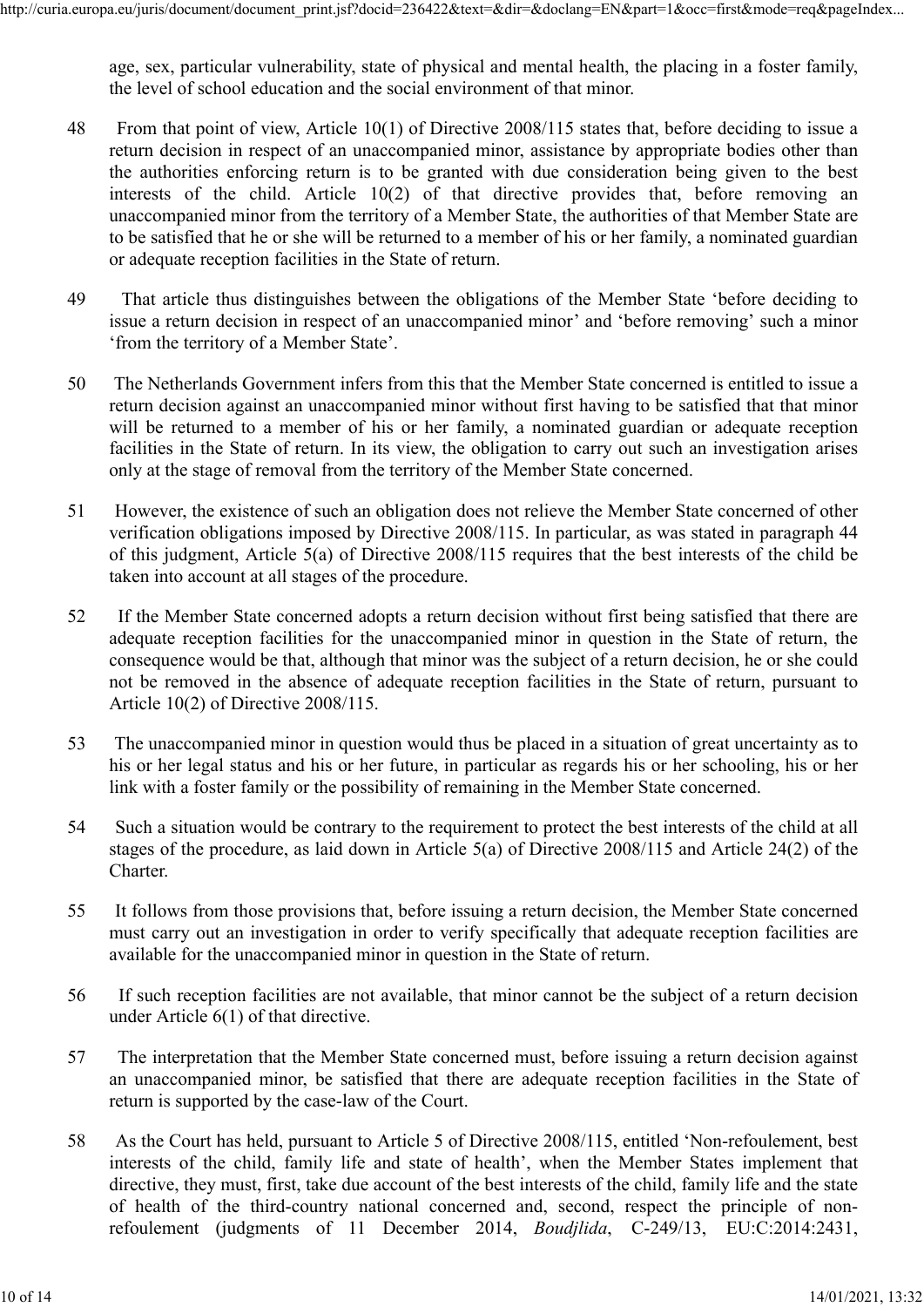paragraph 48, and of 8 May 2018, *K.A. and Others (Family reunification in Belgium)*, C-82/16, EU:C:2018:308, paragraph 102).

- 59 It follows that, when the competent national authority is contemplating the adoption of a return decision, that authority must necessarily observe the obligations imposed by Article 5 of Directive 2008/115 and hear the person concerned on that subject. Furthermore, it follows from this case-law that, when the Member State concerned is considering adopting a return decision against an unaccompanied minor, it must necessarily hear the unaccompanied minor concerning the conditions under which he or she might be received in the State of return.
- 60 In the light of the foregoing considerations, the answer to the first question is that Article 6(1) of Directive 2008/115, read in conjunction with Article 5(a) of that directive and Article 24(2) of the Charter, must be interpreted as meaning that, before issuing a return decision against an unaccompanied minor, the Member State concerned must carry out a general and in-depth assessment of the situation of that minor, taking due account of the best interests of the child. In this context, that Member State must ensure that adequate reception facilities are available for the unaccompanied minor in question in the State of return.

## *The second question*

- 61 By its second question, the national court asks, in essence, whether Article 6(1) of Directive 2008/115, read in conjunction with Article 5(a) of that directive and in the light of Article 24(2) of the Charter, must be interpreted as meaning that a Member State may distinguish between unaccompanied minors solely on the basis of the criterion of their age for the purpose of ascertaining whether there are adequate reception facilities in the State of return.
- 62 In the present case, the referring court specifies that the national rules make a distinction between unaccompanied minors under the age of 15 years and those over the age of 15 years. In the case of a minor under the age of 15 years, the national authorities must investigate whether there are adequate reception facilities in the State of return before adopting a return decision. As regards a minor over 15 years of age, an investigation as to whether there are adequate reception facilities in the State of return is not carried out before a return decision is adopted. An obligation to return is thus imposed on such a minor, even though no deportation can, in practice, be enforced in the absence of an investigation as to whether such adequate reception facilities exist.
- 63 In its written observations, the Netherlands Government argues that the choice of the age limit of 15 years is explained by the fact that a period of three years was considered to be a reasonable maximum for all the procedures relating to an unaccompanied minor, namely the application for residence and the return procedure. It states that a residence permit is granted to unaccompanied minors who, at the end of the procedure as a whole, are still minors, contrary to those who have reached the age of majority at the end of that procedure.
- 64 In this respect, it should be noted that it is true that, as is stated in paragraph 47 of this judgment, the age of the unaccompanied minor in question constitutes a factor which the Member State concerned must take into account in order to determine whether the best interests of the child must result in a return decision against that minor not being issued.
- 65 However, as is specified in Article 24(2) of the Charter and as is reiterated in Article 5(a) of Directive 2008/115, Member States, when implementing Article 6 of that directive, must take due account of the best interests of the child, including minors over 15 years of age.
- 66 Therefore, the criterion of age cannot be the only factor to be taken into account in order to ascertain whether there are adequate reception facilities in the State of return. It is necessary for the Member State concerned to carry out an assessment on a case-by-case basis of the situation of an unaccompanied minor as part of a general and in-depth assessment, rather than an automatic assessment based on the sole criterion of age.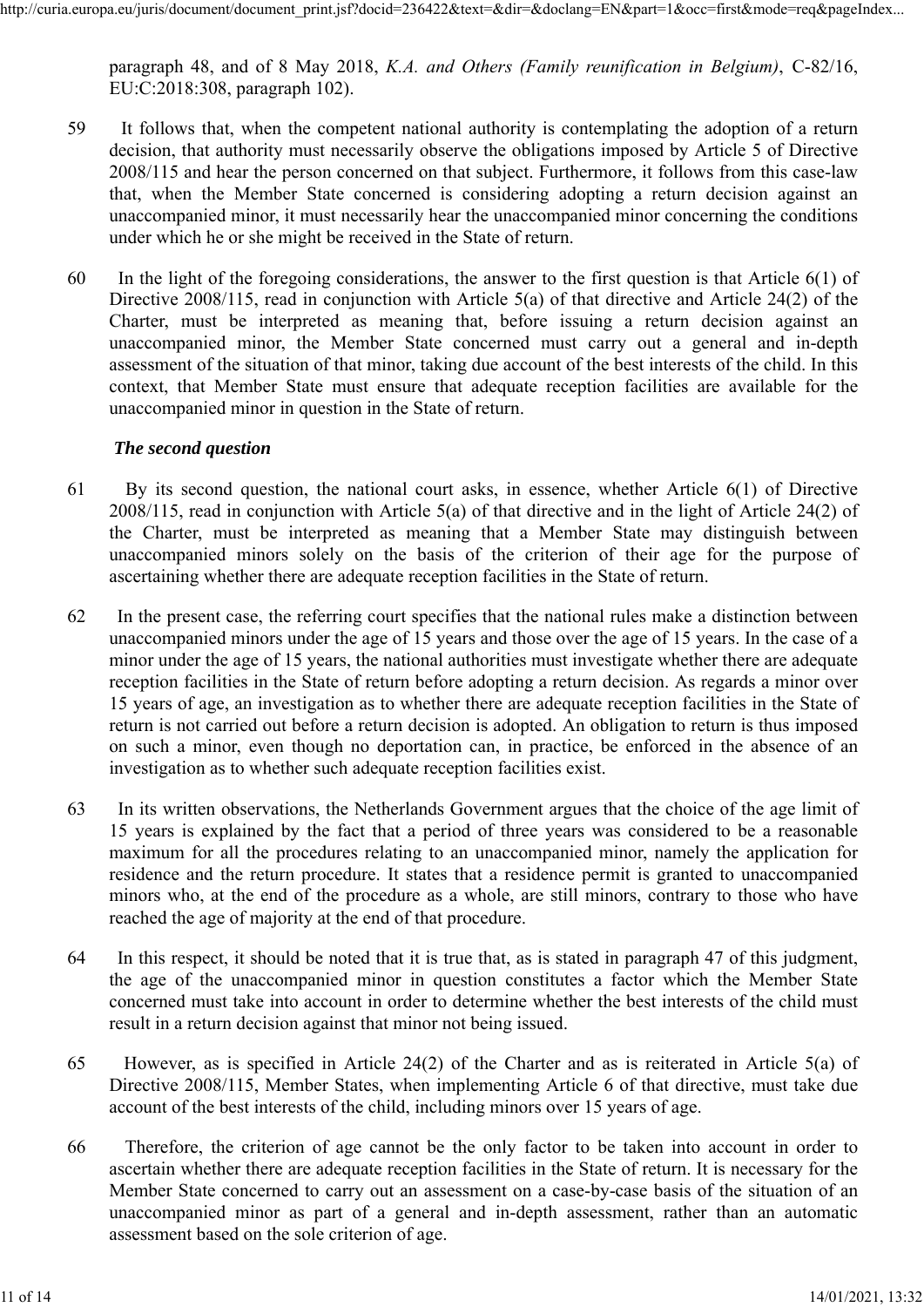- 67 To that effect, as the Advocate General observed in point 81 of his Opinion, a national administrative practice which relies on a simple presumption relating to the supposed maximum duration of an asylum procedure in order to make a distinction between the members of a group of individuals based on their age, despite the fact that those individuals are all in a situation of comparable vulnerability in relation to removal, seems arbitrary,
- 68 In view of the foregoing, the answer to the second question is that Article 6(1) of Directive 2008/115, read in conjunction with Article 5(a) of that directive and in the light of Article 24(2) of the Charter, must be interpreted as meaning that a Member State may not distinguish between unaccompanied minors solely on the basis of the criterion of their age for the purpose of ascertaining whether there are adequate reception facilities in the State of return.

#### *The third question*

- 69 By its third question, the referring court asks, in essence, whether Article 8(1) of Directive 2008/115 must be interpreted as precluding a Member State, after adopting a return decision in respect of an unaccompanied minor, from refraining from subsequently removing that minor until he or she reaches the age of 18.
- 70 It should be recalled that the objective pursued by Directive 2008/115 is the establishment of an effective removal and repatriation policy that fully respects the fundamental rights and dignity of the persons concerned (judgment of 14 May 2020, *Országos Idegenrendészeti Főigazgatóság Délalföldi Regionális Igazgatóság*, C-924/19 PPU and C-925/19 PPU, EU:C:2020:367, paragraph 121 and the case-law cited).
- 71 If the Member State concerned considers that an unaccompanied minor should not be granted a residence permit on the basis of Article 6(4) of Directive 2008/115, that minor is staying illegally in that Member State.
- 72 In that situation, Article 6(1) of that directive provides for an obligation for Member States to issue a return decision against any third-country national staying illegally on their territory (judgment of 23 April 2015, *Zaizoune*, C-38/14, EU:C:2015:260, paragraph 31).
- 73 As was specified in paragraph 41 of this judgment, once it has been established that the stay is illegal, the national authorities must, pursuant to Article 6(1) of that directive and without prejudice to the exceptions laid down by Article 6(2) to (5) thereof, adopt a return decision (judgment of 23 April 2015, *Zaizoune*, C-38/14, EU:C:2015:260, paragraph 32).
- 74 As was stated in paragraph 60 of this judgment, in the case of an unaccompanied minor, the adoption of such a decision presupposes that the Member State concerned has ensured that adequate reception facilities are available for the unaccompanied minor in the State of return.
- 75 If that condition is met, the unaccompanied minor in question must be removed from the territory of the Member State concerned, subject to any changes in his or her situation.
- 76 It is apparent from Article 10(2) of Directive 2008/115 that, before removing an unaccompanied minor from the territory of a Member State, the authorities of that Member State are to be satisfied that he or she will be returned to a member of his or her family, a nominated guardian or adequate reception facilities in the State of return.
- 77 Therefore, the obligation arising from Article 6(1) of Directive 2008/115, read in conjunction with Article 5(a) of that directive and Article 24(2) of the Charter, for the Member State concerned to ensure that there are adequate reception facilities before issuing a return decision against an unaccompanied minor does not relieve that Member State of the obligation to be satisfied, in accordance with Article 10(2) of that directive, before removing such a minor, that he or she will be returned to a member of his or her family, a nominated guardian or adequate reception facilities in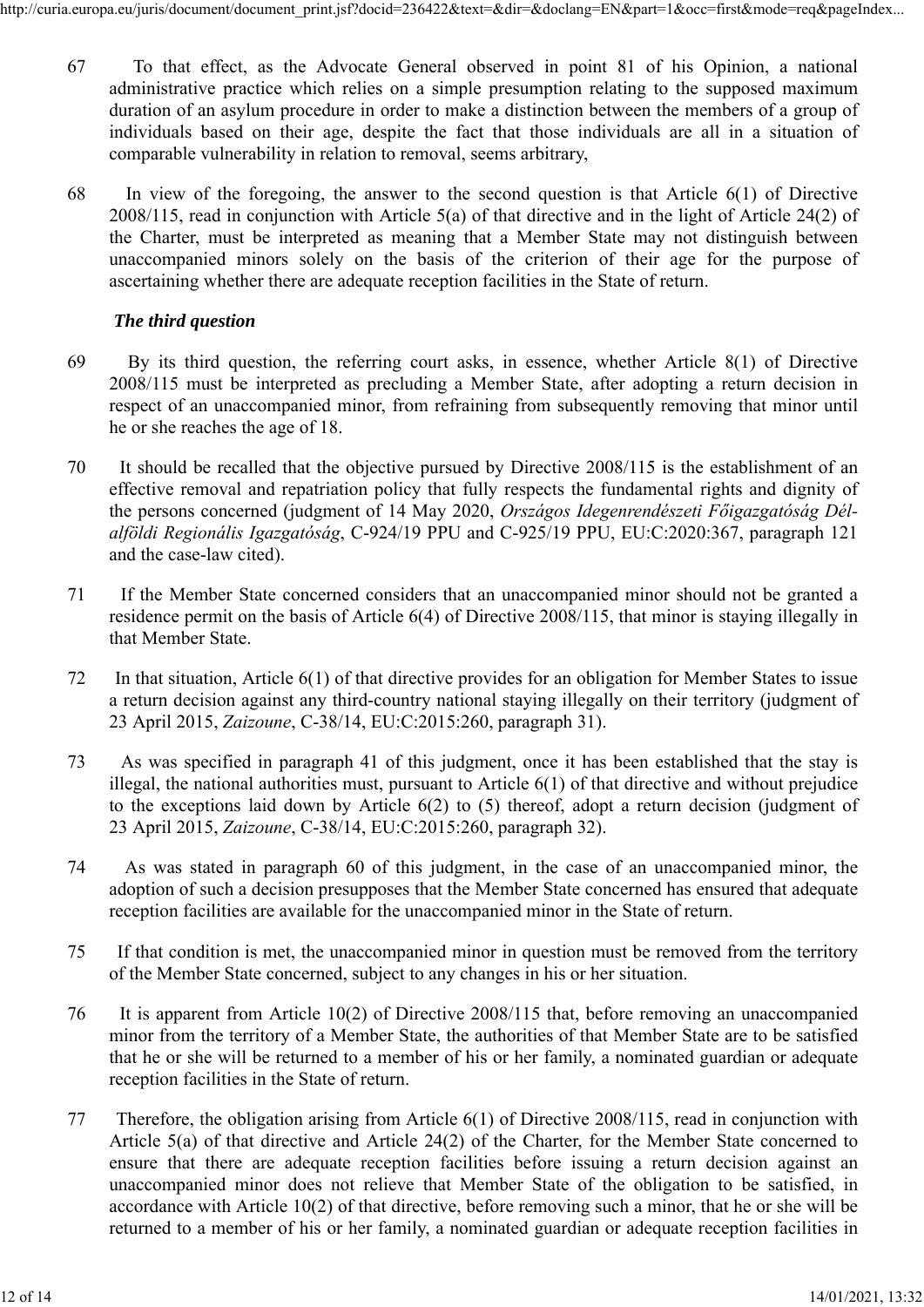the State of return. In that context, the Member State concerned must take into account any changes in the situation that may occur after the adoption of such a return decision.

- 78 In the event that adequate reception facilities in the State of return are no longer guaranteed for the unaccompanied minor in question at the stage of his or her removal, the Member State concerned will not be able to enforce the return decision.
- 79 According to the case-law of the Court, where a return decision has been issued against a thirdcountry national, but that third-country national has not complied with the obligation to return, whether within the period for voluntary departure, or if no period is granted to that effect, Article 8(1) of Directive 2008/115 requires Member States, in order to ensure the effectiveness of return procedures, to take all measures necessary to carry out the removal of the person concerned, namely, pursuant to Article 3, point 5, of that directive, the physical transportation of the person concerned out of that Member State (judgment of 23 April 2015, *Zaizoune*, C-38/14, EU:C:2015:260, paragraph 33).
- 80 It must be recalled, moreover, that, as follows both from the duty of sincere cooperation on the Member States and the requirements of effectiveness referred to, in particular, in recital 4 of Directive 2008/115, the obligation imposed on the Member States by Article 8 of that directive, in the cases set out in Article 8(1), to carry out the removal of the third-country national, must be fulfilled as soon as possible (judgment of 23 April 2015, *Zaizoune*, C-38/14, EU:C:2015:260, paragraph 34).
- 81 Thus, on the basis of that directive, a Member State may not issue a return decision against an unaccompanied minor without subsequently removing that minor until he or she reaches the age of 18 years.
- 82 Accordingly, the answer to the third question is that Article 8(1) of Directive 2008/115 must be interpreted as precluding a Member State, after it has adopted a return decision in respect of an unaccompanied minor and has been satisfied, in accordance with Article 10(2) of that directive, that that minor will be returned to a member of his or her family, a nominated guardian or adequate reception facilities in the State of return, from refraining from subsequently removing that minor until he or she reaches the age of 18 years.

#### **Costs**

83 Since these proceedings are, for the parties to the main proceedings, a step in the action pending before the referring court, the decision on costs is a matter for that court. Costs incurred in submitting observations to the Court, other than the costs of those parties, are not recoverable.

On those grounds, the Court (First Chamber) hereby rules:

- **1. Article 6(1) of Directive 2008/115/EC of the European Parliament and of the Council of 16 December 2008 on common standards and procedures in Member States for returning illegally staying third-country nationals, read in conjunction with Article 5(a) of that directive and Article 24(2) of the Charter of Fundamental Rights of the European Union, must be interpreted as meaning that, before issuing a return decision against an unaccompanied minor, the Member State concerned must carry out a general and indepth assessment of the situation of that minor, taking due account of the best interests of the child. In this context, that Member State must ensure that adequate reception facilities are available for the unaccompanied minor in question in the State of return.**
- **2. Article 6(1) of Directive 2008/115, read in conjunction with Article 5(a) of that directive and in the light of Article 24(2) of the Charter of Fundamental Rights of the European**